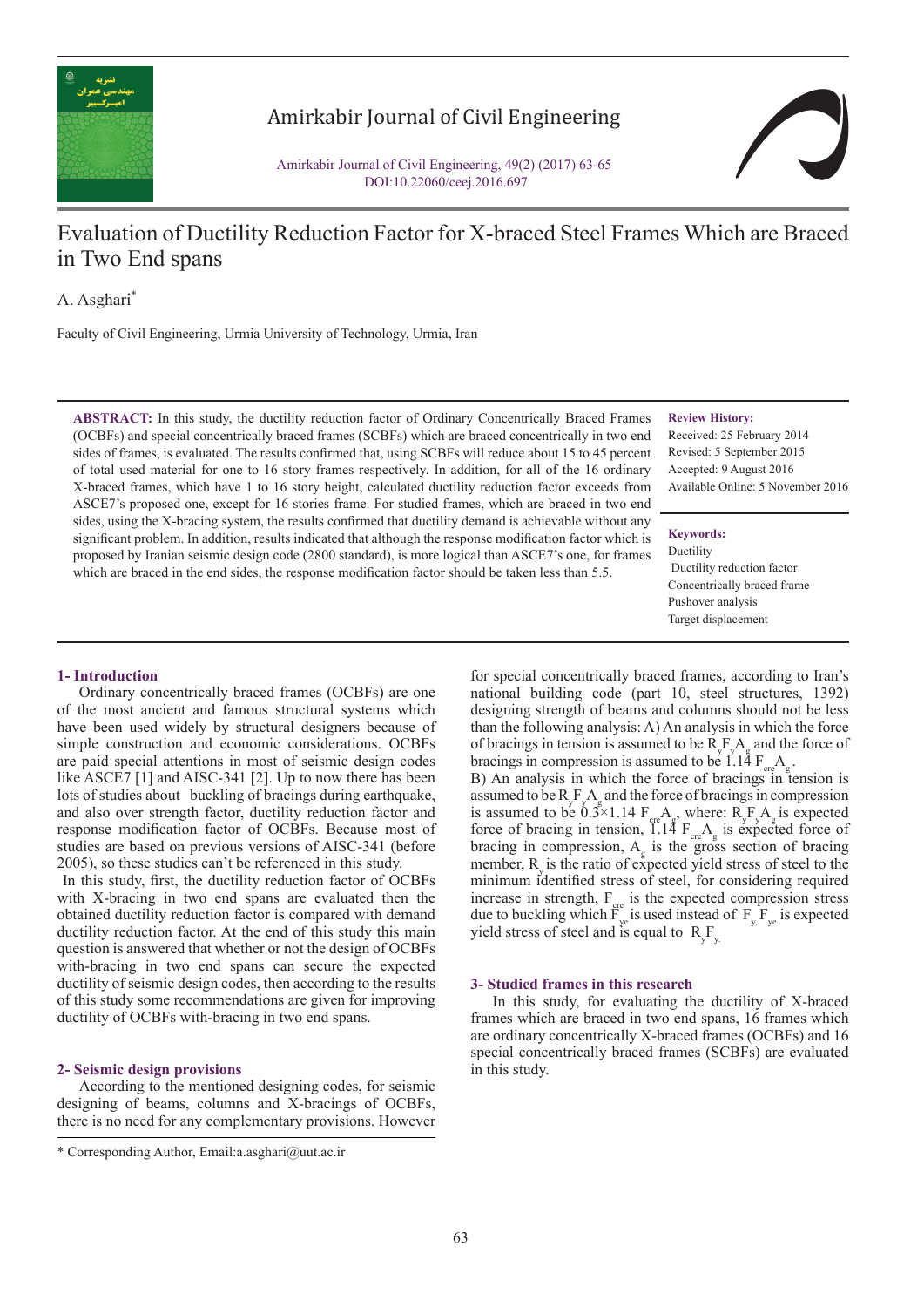# **4- Results**

4- 1- Ordinary concentrically X-braced frames which are braced in two end spans

According to the results of this study for 16 ordinary concentrically X-braced frames (OCBFs) which are braced in two end spans:

- The total amount of used materials for OCBFs with two end sides bracing is 15 to 45 percent more than SCBFs with two end side bracing for one to 16 story frames.
- For all of the 16 studied OCBFs, except 16 story frame, the ductility reduction factor is more than the ASCE7's ductility reduction factor (and no problem was found from ductility point of view.)
- The maximum height of OCBFs with bracing in two end sides, can be more than the ASCE7's proposed value, 35 foot (10.7 m).



**Figure 1: Comparing available ductility reduction factor with required ductility reduction factor (OCBFs)**



**Figure 2: Collapse mechanism of X-braced OCBF, 8 stories**

4- 2- Special concentrically X-braced frames which are braced in two end spans

According to the results of analysis, design and push over analysis of SCBFs:

• From used material point of view, one to 16 story SCBFs which are braced in two end spans are 15 to 45 percent more cost efficient than OCBFs.

- The response modification factor which is proposed in  $4<sup>th</sup>$  edition of Iranian code of practice for seismic resistant design of buildings 2800 standard, is more logical the ASCE7's one.
- For SCBFs which are braced in two end spans the expected response modification factor can't be obtained and should be less than 5.5.
- According to the obtained capacity curves for SCBFs which are braced in two end spans, and also are more than 8 story height, the frames cannot experience the target displacement and reach to their mechanism before getting to target displacement. For this reason, the seismic design codes should be revised for SCBFs ( Figures 3 and 4).



**Figure 3: Comparing available ductility reduction factor with required ductility reduction factor (SCBFs)**



**Figure 4: Collapse mechanism of X-braced SCBF, 8 stories**

## **References**

- [1] American Society of Civil Engineers (ASCE7), Minimum Design Loads for Buildings and Other Structures, (2010).
- [2] American Institute of steel construction (AISC-341), Seismic Provisions for Structural Steel Buildings, (2010).